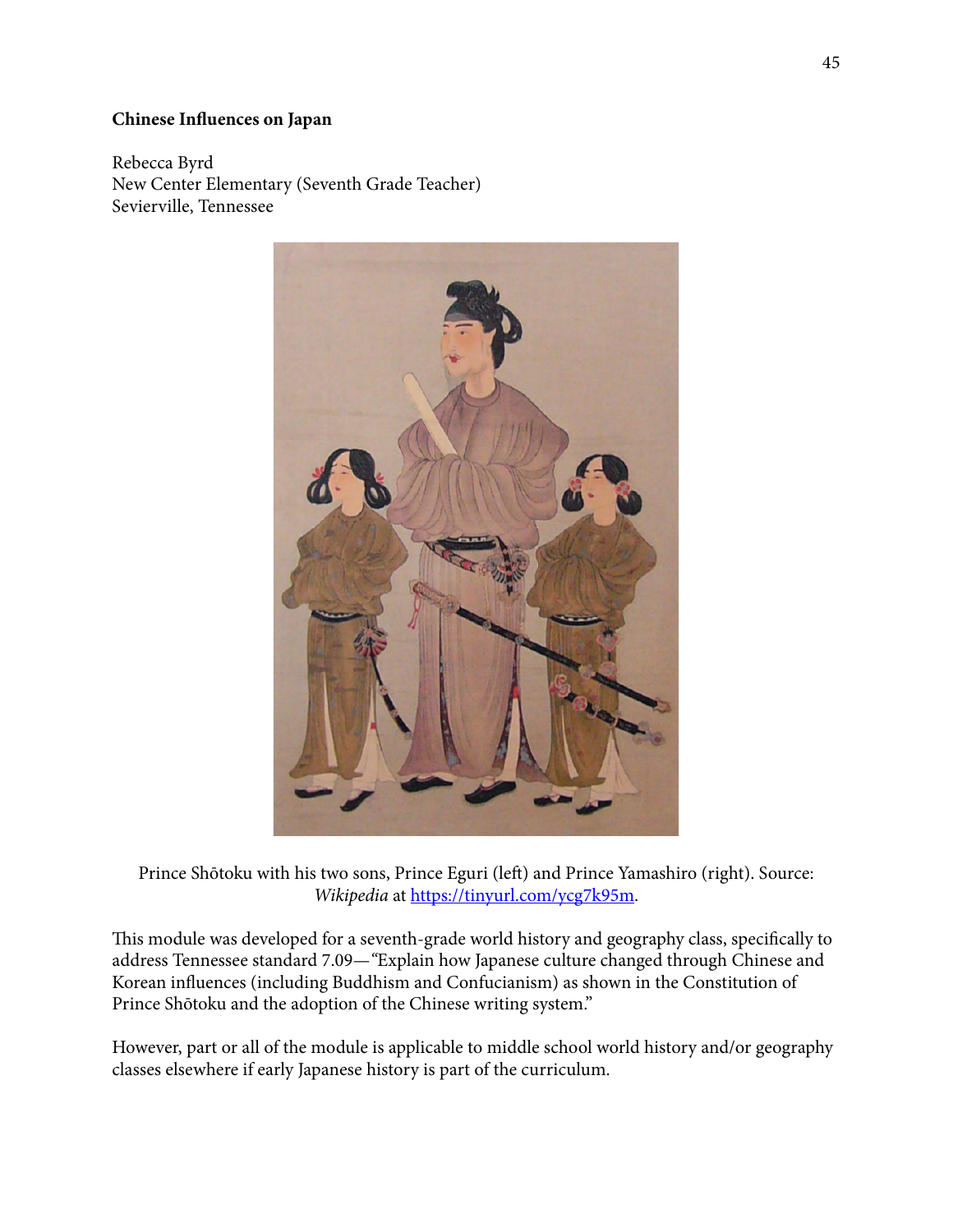# **Estimated module length:** Two ninety-minute class periods

### **Overview**

China was the first Northeast Asian culture to develop a written language, which was transmitted, along with Chinese cultural practices, to the peninsula we know today as Korea. The country that became Japan was the last large regional polity to acquire written Chinese and other aspects of Chinese culture. Although Chinese records indicated that a government mission visited what is today Japan approximately fify-seven years before the Common Era, evidence of the Chinese writing system appearing on the Japanese archipelago dates back to sometime between the second and third centuries CE. The purpose of this module is to introduce students to significant early Chinese influences on Japan.

### **Objectives**

Students will:

Identify aspects of Japanese culture such as government, language, and religion that were influenced by contact with Korea and China.

Explain how and why the Japanese assimilated aspects of Chinese culture.

Explain how Japanese written language (*kanji*, *hiragana*, *katakana*) evolved from Chinese.

Analyze the Constitution of Prince Shōtoku to identify Buddhist and Confucian influences and explain the constitution's significance.

### **Prerequisite knowledge**

Students will need to know the basic principles of Buddhism and Confucianism. They will also need to understand the meaning of the concept "imperial bureaucracy" in China. Finally, a familiarity with the Sui and Tang (T'ang) dynasties will help students identify Chinese influences on Japanese culture.

### **Introductory activity**

T*e worksheets and other materials for this module appear in both the module narrative and at the end of the module for the convenience of teachers wishing to use all or part of these digital materials.*

#### Estimated time: ten minutes

Students will be asked to generate a list of words they believe are Japanese in origin, and then the class will determine the connections between the words. Example: Sushi and hibachi are both related to food. The *Fluent U* Japanese language and culture blog post, linked [here,](https://www.fluentu.com/blog/japanese/japanese-loanwords-in-english/) has a list of words that would be familiar to most students

Ask students to consider how the Japanese words from the list came to be used in United States. Explain to students that trade, cultural exchange, and military encounters are ofen avenues through which language is shared.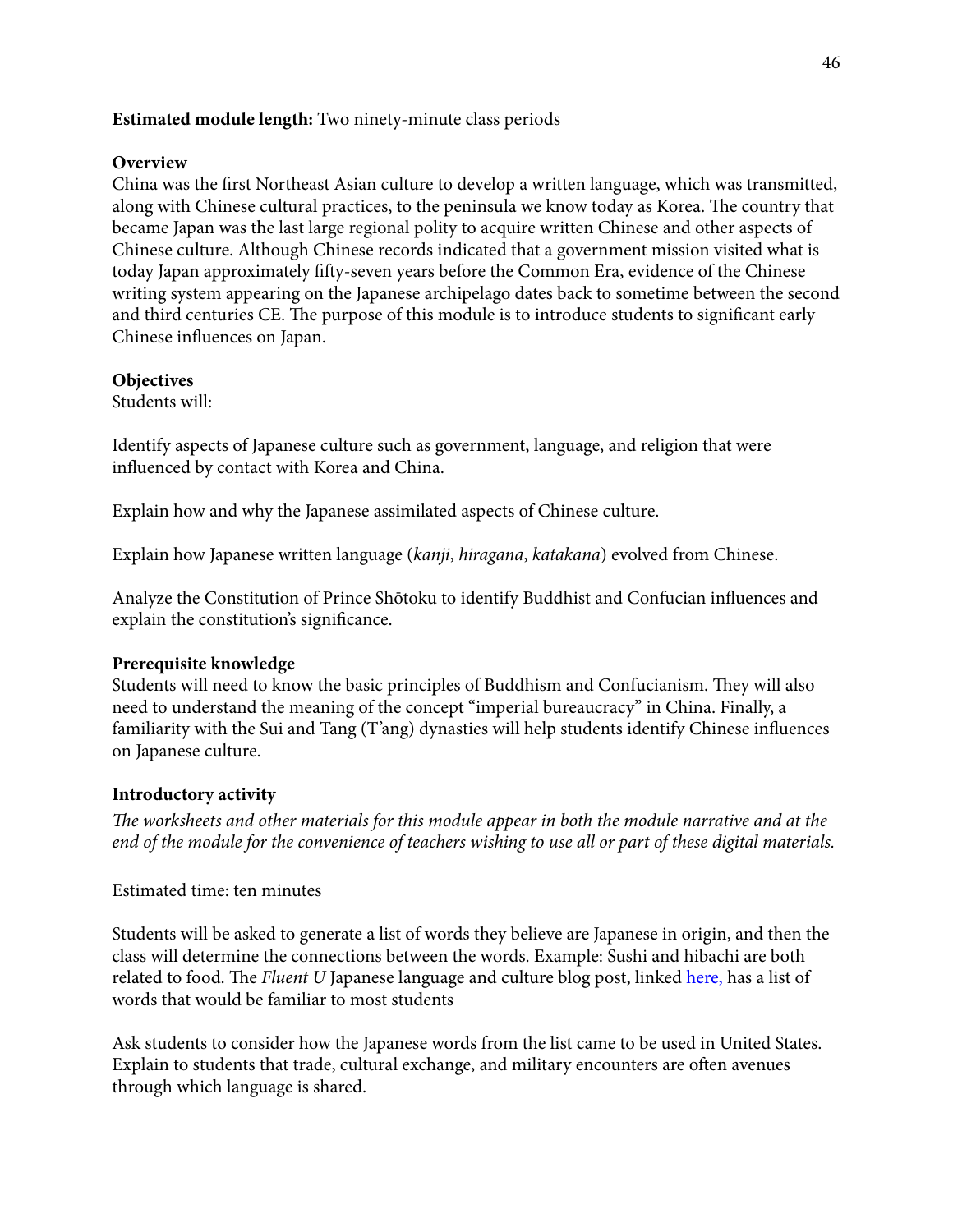Show students a map of East Asia. Have them hypothesize which countries would likely share language or other aspects of culture with Japan.

### *Author's note on class discussion*

Students were able to generate a list of twenty Japanese words, including *samurai*, *katana*, *tsunami*, *sushi*, and *haiku*. Students immediately thought of five words but needed a few minutes of wait time to think of additional words, including *Shint*ō, *sumo*, *anime*, and *karaoke*. Students were quickly able to name trade and entertainment as reasons for Japanese words to enter American English. Students needed some gentle prompting to remind them about the presence of U.S. military personnel in Japan since World War II. I found it useful to personalize this part of the lesson with anecdotes about my aunt, who worked for a Japanese company in the early 1980s, and a friend who served in the Navy and was stationed in Japan for a few months. Students were then able to make their own connections with the words and share their own anecdotes.

# *Class No. 1*

*Activity No. 1: Development of the Japanese written language*  Estimated time, thirty-five minutes

Show the *Asia For Educators'* (*AFE*) videos ["Four Elements Borrowed from China"](http://afe.easia.columbia.edu/at/cl_japan/cj03.html) (forty-nine seconds) and ["Japanese Use of the Chinese Writing System](http://afe.easia.columbia.edu/at/cl_japan/cj09.html)" (four minutes, twenty-five seconds). Afer viewing both videos, discuss the following key points with students: Chinese was the first and only written language known in Japan.

At first, all Japanese government documents and histories were written solely in Chinese. In the late ninth and early tenth centuries, syllabaries called *kana* were adapted from Chinese characters that allow Japanese words and foreign loanwords to be written.

As spoken languages, Japanese and Chinese are very different, so using Chinese characters to write a number of Japanese words was not a practical choice. Next, have students read the *AFE* essay "Th[e Written Language](https://www.utc.edu/asia-program/docs/modules2/byrd/thewrittenlanguage.docx)." After students read, have them generate a list of key ideas about Japan's writing systems. The list should include the key points above, as well as additional information:

Japanese has three separate sets of symbols for writing: kanji, hiragana, and katakana.

Kanji: Thousands of characters borrowed from China, each with a different meaning

Hiragana: Forty-six "smooth"-style phonetic symbols used for inflected endings, grammatical particles, and other Japanese words

Katakana: Forty-six "block"-style phonetic symbols used for writing foreign loanwords, foreign names, and for emphasis

Students must learn 881 kanji in elementary school and a total of 1,850 by the time they graduate from high school.

Having symbols that indicate both sound and meaning gives the language flexibility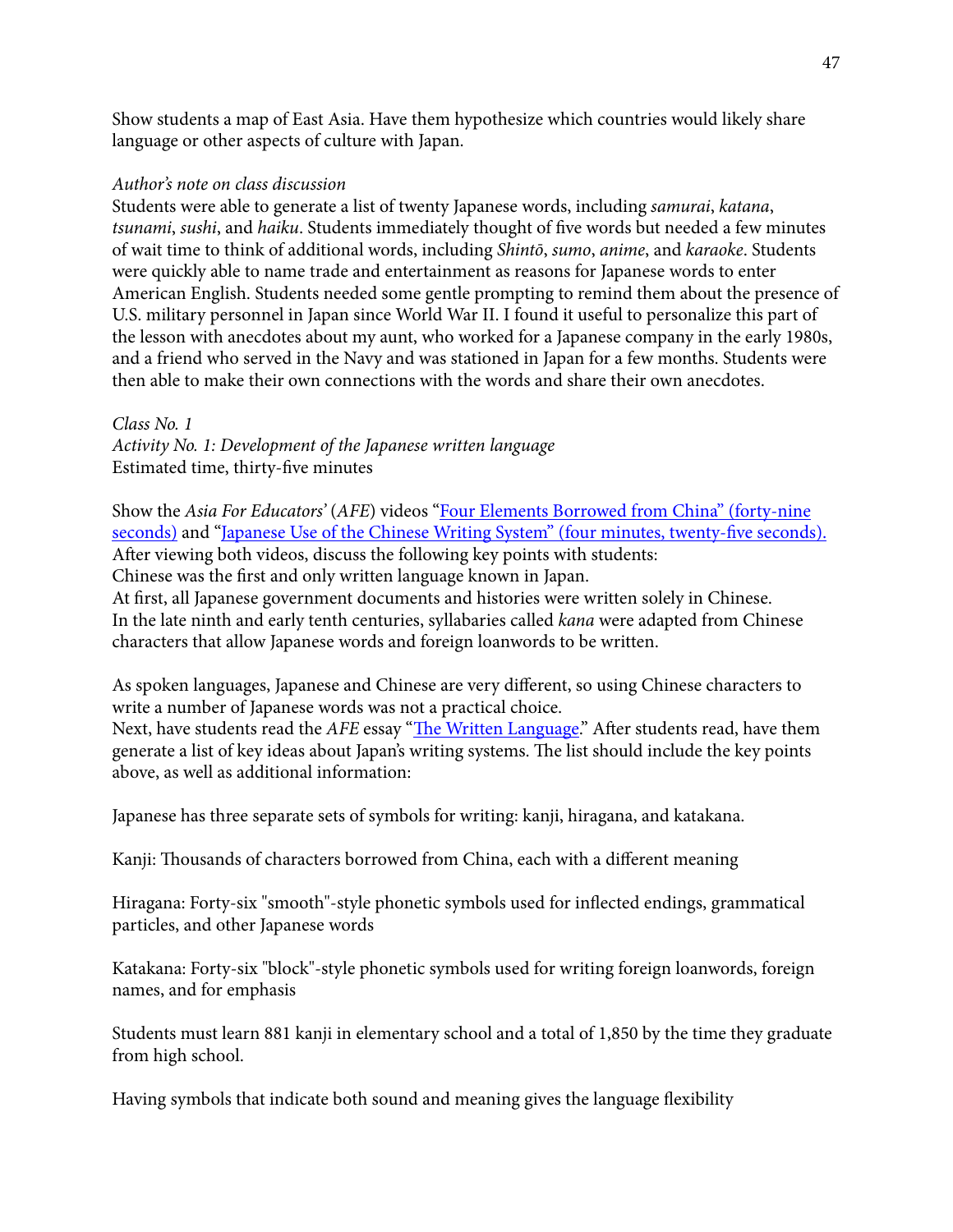#### *Author's note on class discussion*

Afer viewing the videos and reading the essay, students were able to articulate most of the main points noted above. They were shocked to learn that elementary students are required to master 881 kanji. Students spent some time discussing the merits of having twenty-six letters in English versus thousands of characters in Japanese. Most students thought English was much easier. One student pointed out that English has many blends that have to be represented by more than one sound, as well as letters that are silent and spelling rules with multiple exceptions. Following her comment, the class consensus was that both languages have their own unique challenges for learners. One student quipped that that he was going to stop complaining to his English teacher. Students also noted that Japanese may be written vertically or horizontally, which they found very unique.

*Rest of page intentionally le*f *blank.*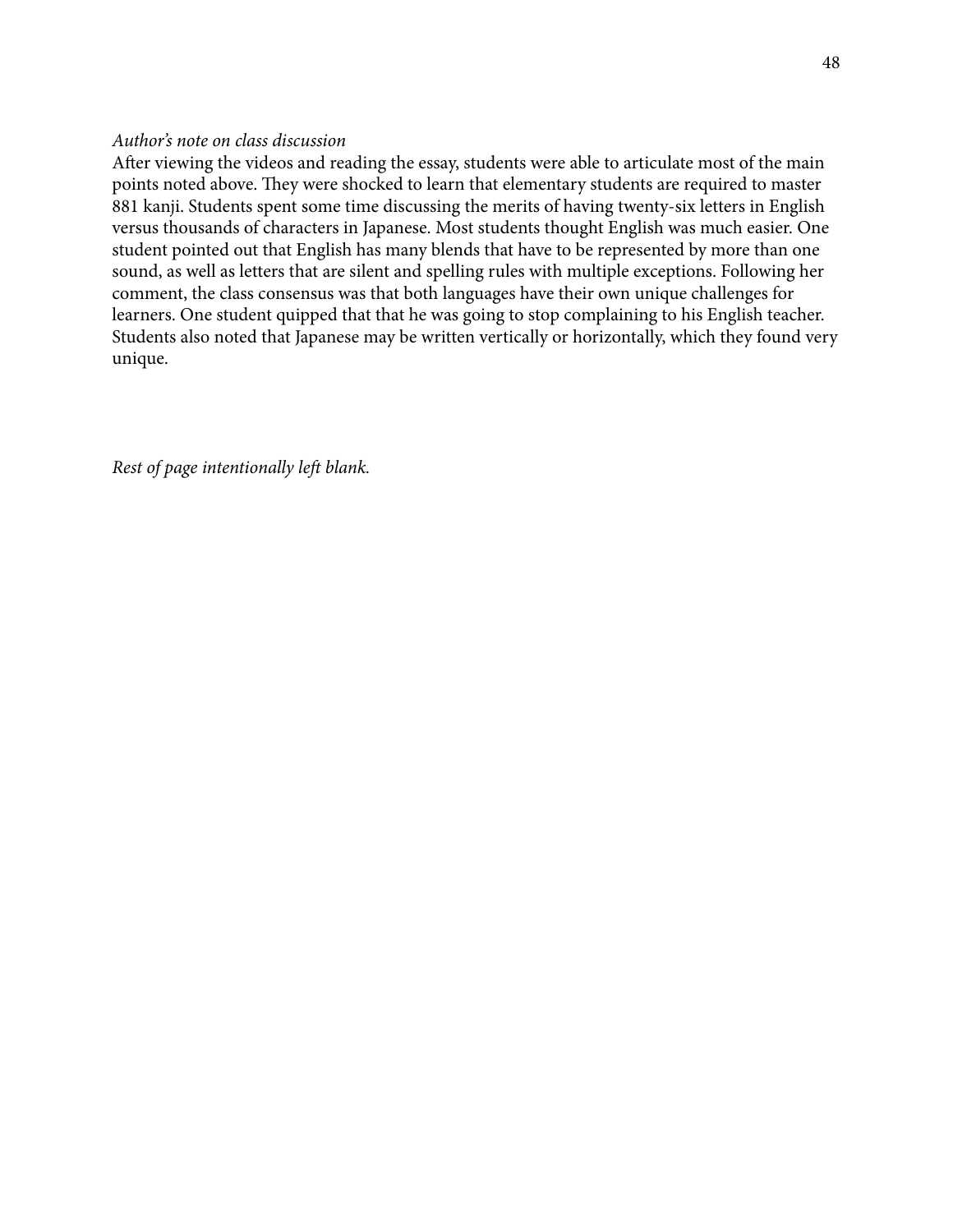*Activity No. 2: Writing kanji*  Estimated time: forty-five minutes

Print out copies of the kanji exercise found [here.](http://afe.easia.columbia.edu/special/japan_600ce_kanji.htm) If students have access to tablets or laptops, teachers might want to provide them with the link to the exercise. This will allow students to zoom in on the symbols, which can be very helpful. Have students complete as many of the classroom exercises as time allows. Teachers might want to give students unlined paper for their practice exercises.

This activity can be completed in the classroom using markers or just ordinary pencils on paper. However, if you can arrange for students to use calligraphy brushes, ink and calligraphy paper, it will add a great deal to student understanding and enjoyment of the lesson. Brushes, ink and paper can be purchased economically from a number of sources. You do not necessarily need a brush for each student. You may want to set up five or six stations with brushes, ink and paper. Have students practice the exercises at their desks using pencils. You can monitor their progress and send students to the ink stations in groups. This procedure will take slightly longer



but will allow you to closely monitor the use of ink. Remember to tell students to wear old clothes for this lesson, or provide them with aprons or smocks to protect their clothing.

> Images of the kanji activity in class. Source: Photos courtesy of the author.

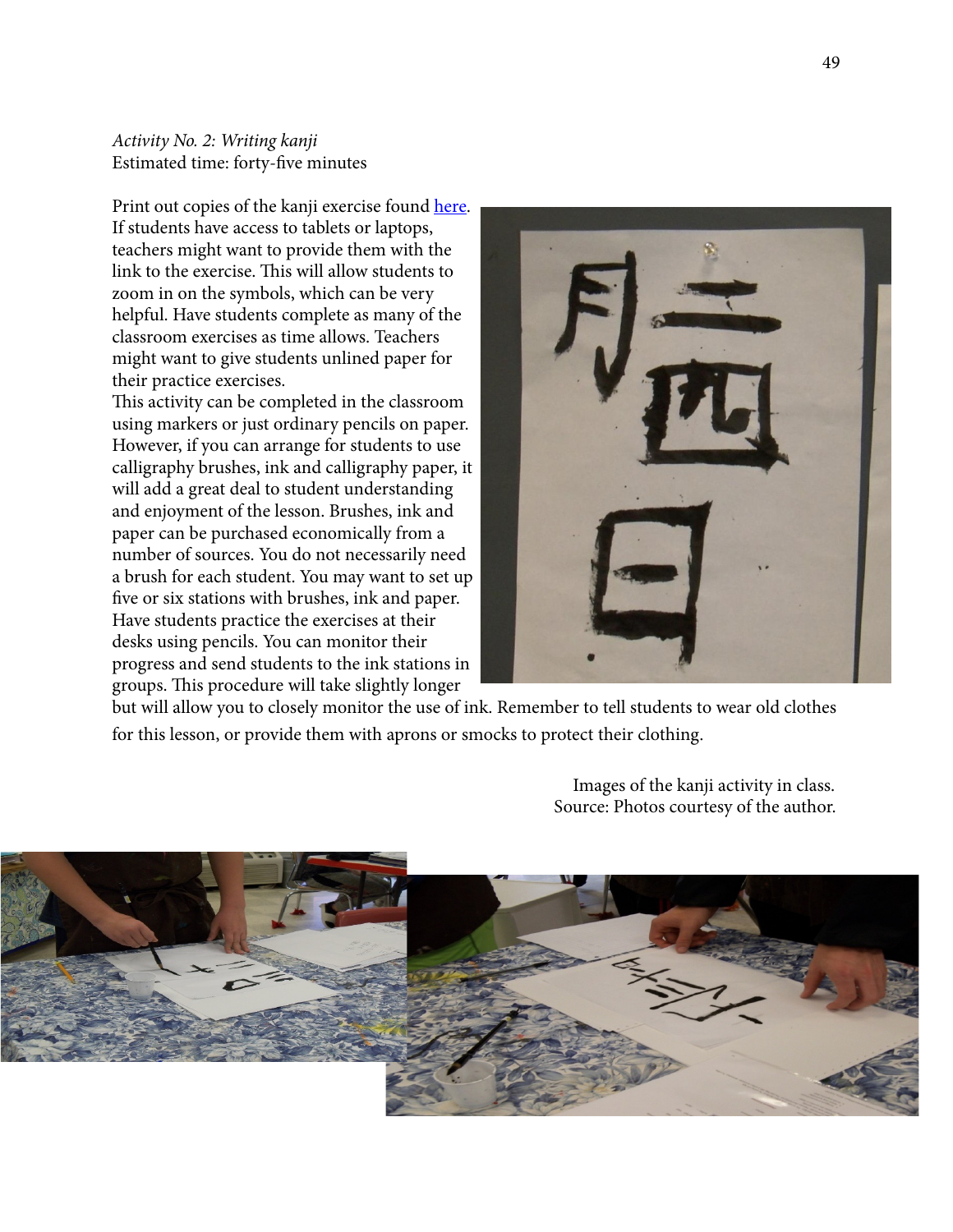*Class No. 2 Activity No. 1: Japan timeline*  Estimated time: fifeen minutes

Divide students into teams of two or three. Give each team an event from [the timeline.](https://www.utc.edu/asia-program/docs/modules2/byrd/timelineofeventsinjapan500to1000ad.docx) Have students determine what, if any, Chinese influence is evident in the event. Have students organize themselves chronologically, read the event, and then share the Chinese influence on the event.

Note: All the events reflect a direct or indirect influence of Chinese culture in terms of language, government, arts, or religion—specifically Buddhism.

#### *Author's note*

A great way to connect the timeline activity to the reading in Activity No. 2 is to compare Japan's relationship to China to that of siblings. I asked my students how many of them had younger siblings. (About half the class raised their hands.) Next, I asked if their younger siblings ever tried to copy their behavior. Several students shared responses, including trying to play basketball, copying their hairstyles, and borrowing clothing without permission. I told students that their younger siblings copied them because they admired their older brothers and sisters, and that Japanese copied or borrowed aspects of Chinese culture for the same reason.

*Activity No. 2: Japanese missions to the Chinese court*  Estimated time: fifeen minutes

Students will read the *Japan Society* article "[Japanese Missions to China,](https://www.utc.edu/asia-program/docs/modules2/byrd/thejapanesemissionstotangchina.docx)" adapted from an essay by Doug Fuqua. Afer reading the article, students should discuss the following questions:

Why did Japan begin the missions to China?

What aspects of Chinese culture did the Japanese assimilate?

Why did Japan stop the trade missions?

### *Author's note on class discussion*

Students were able to generate answers to all three questions in small groups and report to the class. I had students list the assimilated aspects of culture on the whiteboard to create a master class list. The student-generated list included Buddhism, architecture, tax system, written language, and ideas about governance.

*Activity No. 3: Buddhism and Confucianism review*  Estimated time: twenty minutes

Before analyzing Prince Shō[toku's Constitution](https://www.utc.edu/asia-program/docs/modules2/byrd/theconstitutionofprinceshotuku.docx), students should review key aspects of Buddhism and Confucianism.

You may wish to show the short videos "Th[e Evolution of Buddhism in Japan"](https://www.pbslearningmedia.org/resource/sj14-soc-buddhism/the-evolution-of-buddhism-in-japan/#.WrObsojwbIU) (three minutes and seven seconds) from *PBS Learning Media* and ["Discovering China—Confucius"](https://www.youtube.com/watch?v=AYQ1hcpUedU) (four minutes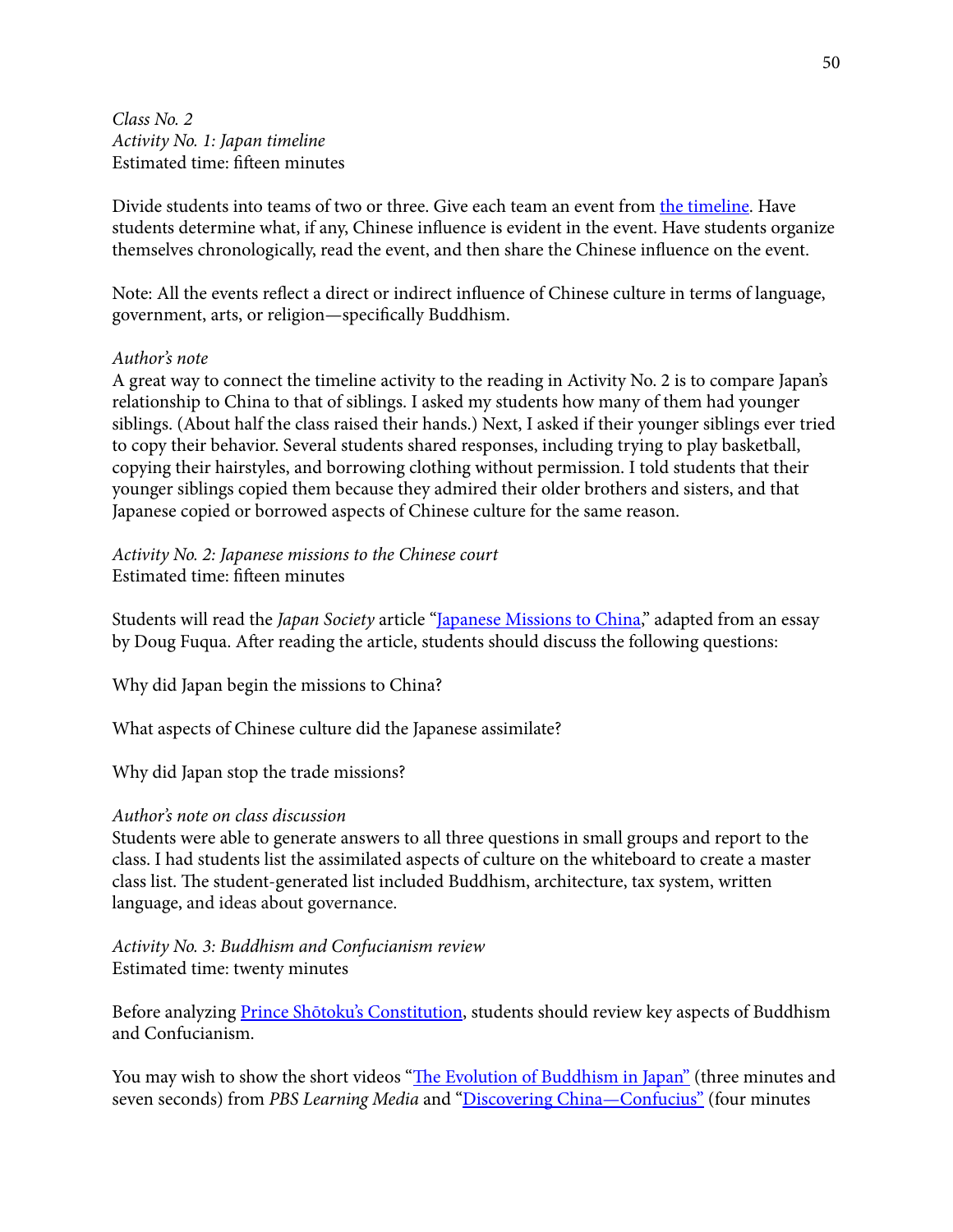and twenty seven seconds) from *NTDTV* on YouTube before reviewing the key aspects of Buddhism and Confucianism listed below.



Screen capture from "The Evoluti[on of Buddhism." Source:](https://tinyurl.com/ybme5tll) *PBS Learning Media* at https:// tinyurl.com/ybme5tll.

Key aspects of Buddhism

Life is suffering; suffering comes from desiring what one does not have.

Liberation from suffering allows one to exit the cycle of rebirth.

Buddhism encourages wisdom, ethical conduct, and mental discipline.

Key aspects of Confucianism

Confucianism emphasizes the need for an orderly society.

Rulers should be virtuous.

Filial piety, or respect for one's parents, elders, and ancestors, is a key virtue.

Filial piety also requires subjects to respect their rulers.

Confucius emphasized education.

The civil service exam developed of in part because of the Confucian idea of the need for educated and virtuous leadership.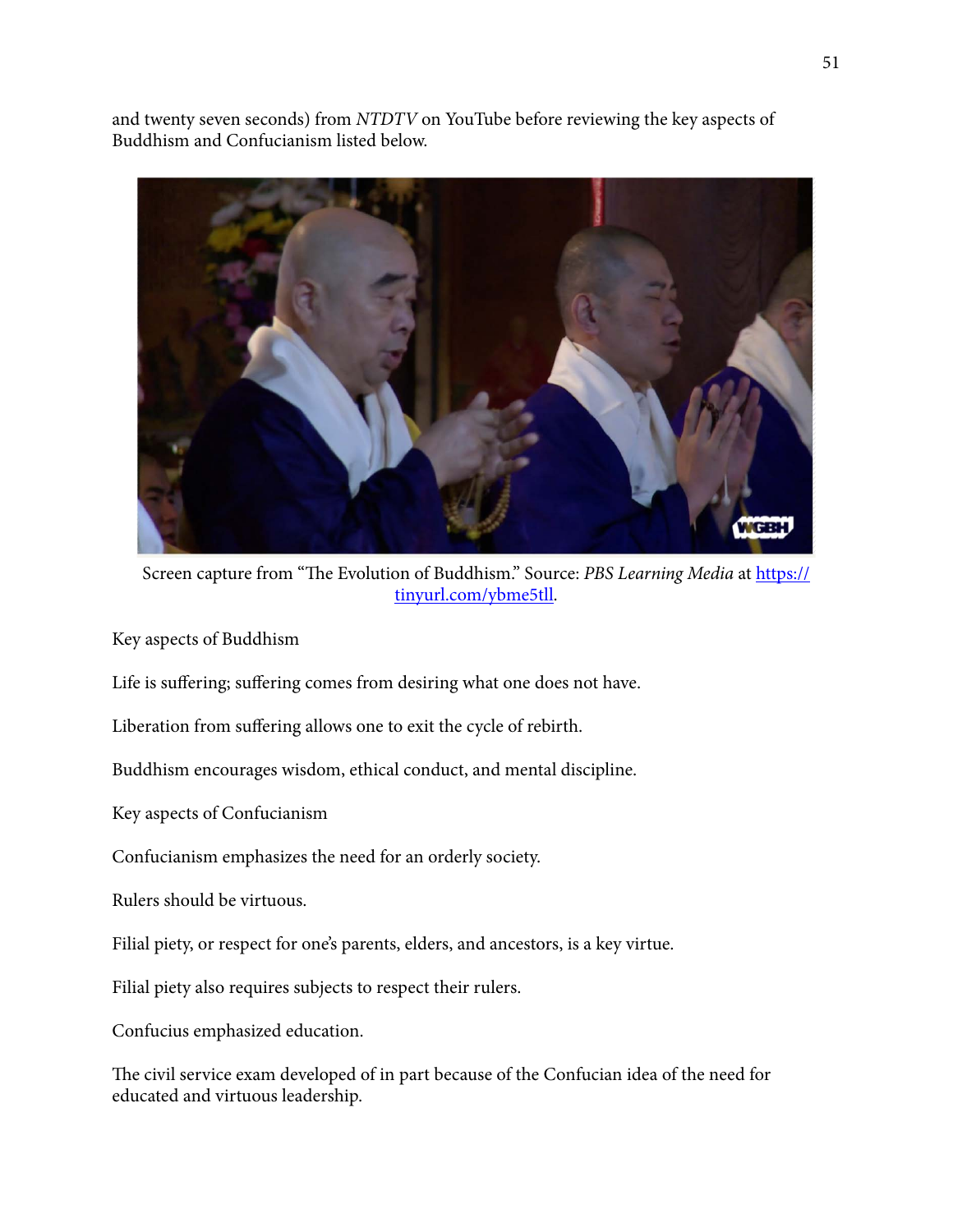# *Activity No. 4: Prince Sh*ō*toku's Constitution*  Estimated time: twenty minutes

Distribute copies of the **Prince Shō[toku's Constitution handout](https://www.utc.edu/asia-program/docs/modules2/byrd/theconstitutionofprinceshotuku.docx)** to students. You may wish to have students read and discuss each of the points before they begin to answer the questions. This can be assigned individually but works best as a small group activity. [An answer key is included](https://www.utc.edu/asia-program/docs/modules2/byrd/shotokuanswerkey.docx).

*Activity No. 5: Assessment*  Estimated time: twenty minutes

Have students write a short response (two to three paragraphs) to the following prompt: How did Japanese culture change as a result of Chinese influences?

Students should include specific examples from both lessons. The rubric below may be used as a scoring guide.

| Student provides<br>specific examples of<br>the assimilation of<br>written language,<br>Buddhism, and<br>Confucianism by the<br>Japanese, as well as<br>how the culture<br>exchange occurred. | Student provides<br>specific examples of<br>the assimilation of<br>written language,<br>Buddhism, and<br>Confucianism by the<br>Japanese. | Student provides<br>specific examples of<br>the assimilation of<br>two of the following:<br>written language,<br>Buddhism, or<br>Confucianism by the<br>Japanese. | Student provides<br>specific examples of<br>the assimilation of<br>one of the following:<br>written language,<br>Buddhism, or<br>Confucianism by the<br>Japanese. |
|-----------------------------------------------------------------------------------------------------------------------------------------------------------------------------------------------|-------------------------------------------------------------------------------------------------------------------------------------------|-------------------------------------------------------------------------------------------------------------------------------------------------------------------|-------------------------------------------------------------------------------------------------------------------------------------------------------------------|

# **References and resources**

https://www.fl[uentu.com/blog/japanese/japanese-loanwords-in-english/:](https://www.fluentu.com/blog/japanese/japanese-loanwords-in-english/) This is a link to Poppy Reid's "32 Cool Japanese Loanwords We All Use in English" from *Fluent U.*

[http://afe.easia.columbia.edu/at/cl\\_japan/cj03.html:](http://afe.easia.columbia.edu/at/cl_japan/cj03.html) This is a link to Robert Oxnam's "Four Elements Borrowed from China" from "Asian Topics" at *Asia for Educators*, Columbia University.

[http://afe.easia.columbia.edu/at/cl\\_japan/cj09.html:](http://afe.easia.columbia.edu/at/cl_japan/cj09.html) This is a link to Robert Oxnam's "Japanese Use of Chinese Writing System" from "Asian Topics" at *Asia for Educators*, Columbia University.

[http://afe.easia.columbia.edu/special/japan\\_600ce\\_language.htm#written](http://afe.easia.columbia.edu/special/japan_600ce_language.htm#written): This link takes you to Dr. Amy Vladeck Heinrich's "The Written Language" from Asia for Educators.

[http://afe.easia.columbia.edu/special/japan\\_600ce\\_kanji.htm](http://afe.easia.columbia.edu/special/japan_600ce_kanji.htm): This is a link to "Chinese" Characters: Kanji" from *Asia for Educators.*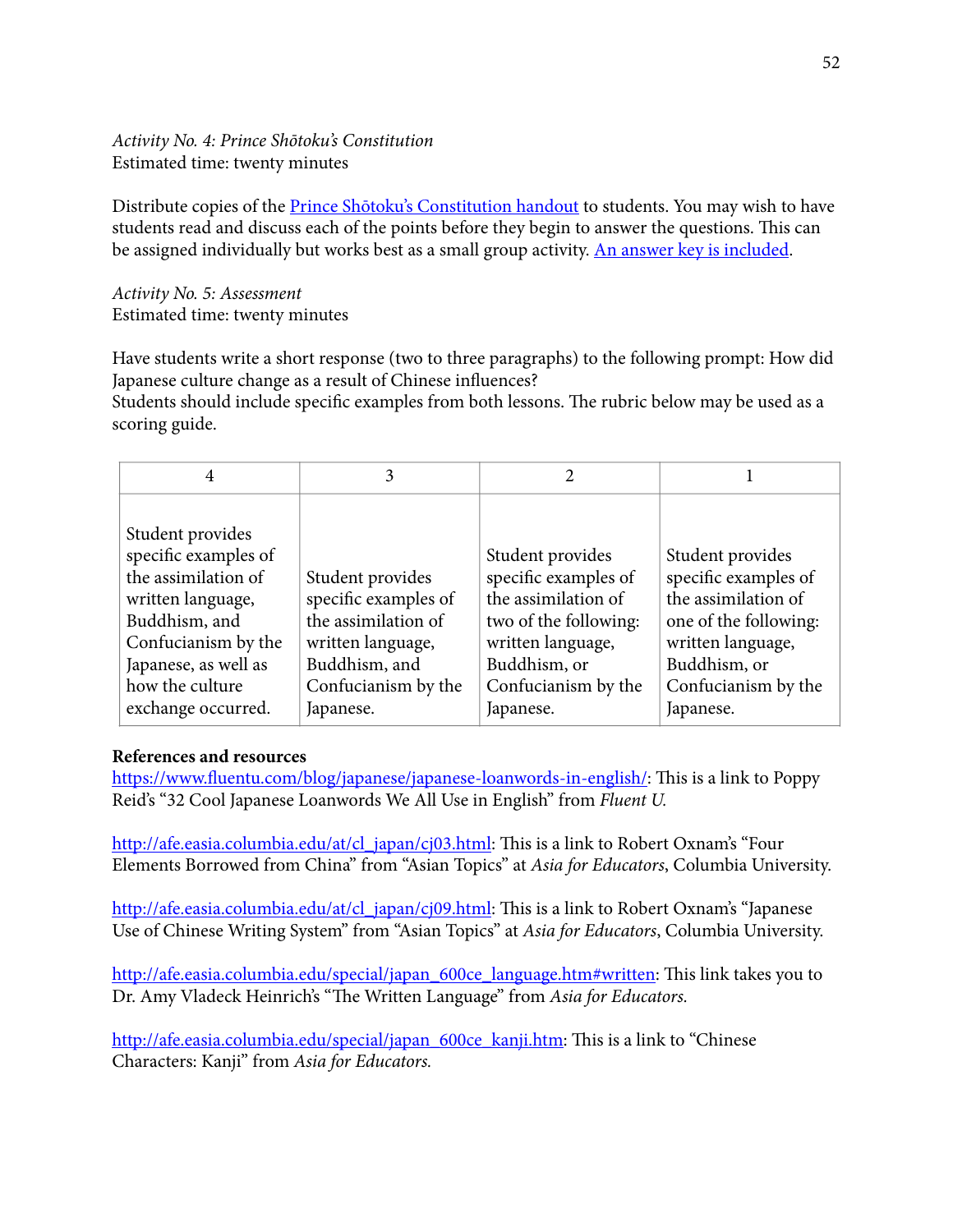[https://www.metmuseum.org/toah/ht/06/eaj.html:](https://www.metmuseum.org/toah/ht/06/eaj.html) This is the "Heilbrunn Timeline of Art History, Japan 500–1000 A.D.," from the *Metropolitan Museum of Art*.

http://aboutjapan.japansociety.org/content.cfm/

the japanese missions to tang china 7th-9th centuries#sthash.gl42EVYe.dpbs: This is the link for Doug Fuqua's "The Japanese Missions to Tang China, 7th–9th Centuries" from the *Japan Society.*

[https://www.pbslearningmedia.org/resource/sj14-soc-buddhism/the-evolution-of-buddhism-in](https://www.pbslearningmedia.org/resource/sj14-soc-buddhism/the-evolution-of-buddhism-in-japan/#.WwHti0gvzIV)japan/#.WwHti0gvzIV: "The Evolution of Buddhism in Japan" from *PBS Learning Media* is available here.

[https://www.youtube.com/watch?v=AYQ1hcpUedU:](https://www.youtube.com/watch?v=AYQ1hcpUedU) This is a link to Discovering China's "Discovering China—Confucius" from *YouTube.*

[http://afe.easia.columbia.edu/ps/japan/Sh](http://afe.easia.columbia.edu/ps/japan/shotoku.pdf)ōtoku.pdf: "The Constitution of Prince Shōtoku" from *Asia for Educators* is available here.